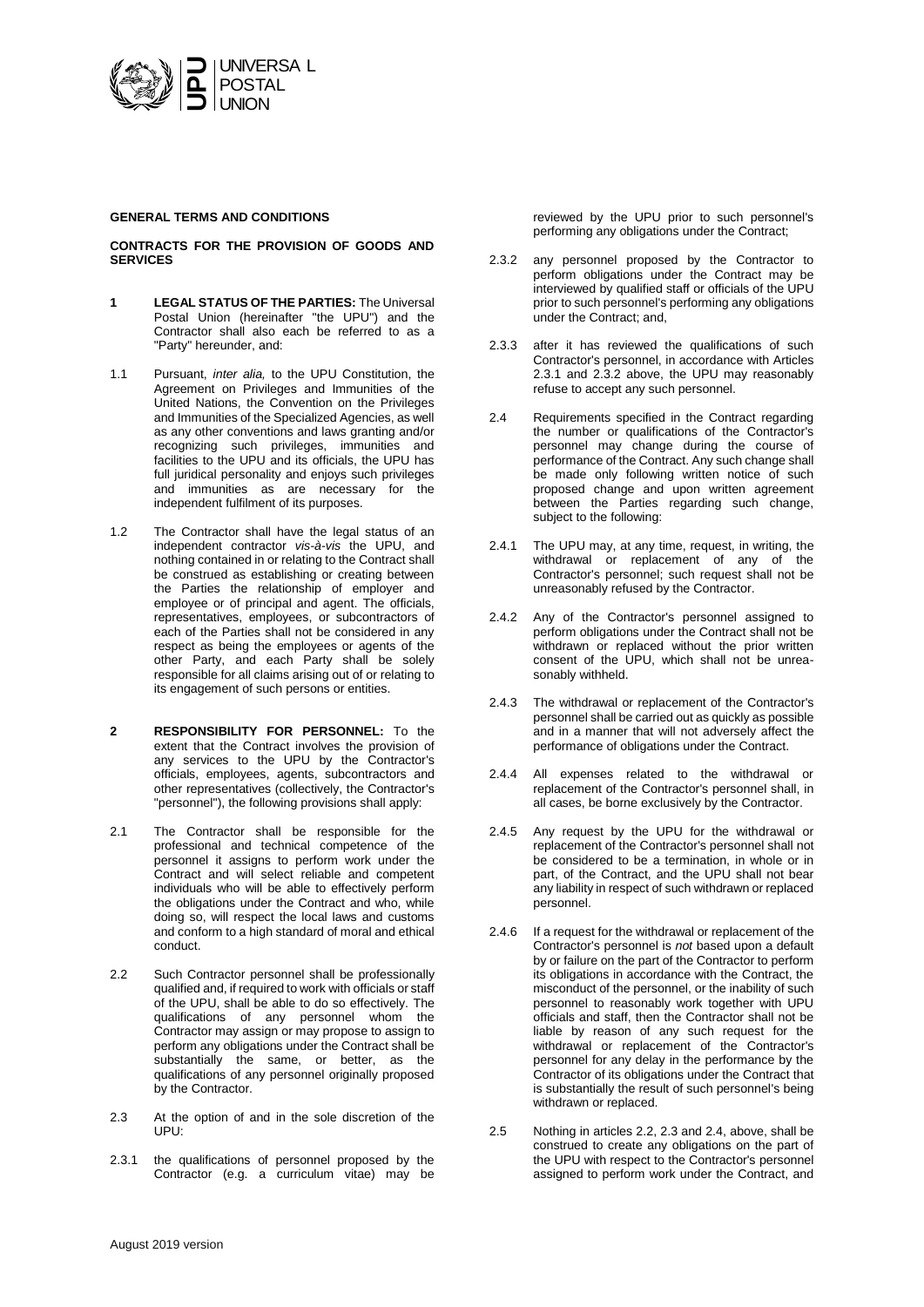such personnel shall remain the sole responsibility of the Contractor.

- 2.6 The Contractor shall be responsible for requiring that all personnel assigned by it to perform any obligations under the Contract and who may have access to any premises or other property of the UPU shall:
- 2.6.1 undergo or comply with security screening requirements made known to the Contractor by the UPU, including but not limited to, a review of any criminal history;
- 2.6.2 when within UPU premises or on UPU property, display such identification as may be approved and furnished by the UPU security officials, and that upon the withdrawal or replacement of any such personnel or upon termination or completion of the Contract, such personnel shall immediately return any such identification to the UPU for cancellation.
- 2.7 Not less than one working day after learning that any of Contractor's personnel who have access to any UPU premises have been charged by the competent authorities with an offense other than a minor traffic offense, the Contractor shall provide written notice to inform the UPU about the particulars of the charges then known and shall continue to inform the UPU concerning all substantial developments regarding such charges.
- 2.8 All operations of the Contractor, including without limitation, storage of equipment, materials, supplies and parts, within UPU premises or on UPU property shall be confined to areas authorized or approved by the UPU. The Contractor's personnel shall not enter or pass through and shall not store or dispose of any of its equipment or materials in any areas within UPU premises or on UPU property without appropriate authorization from the UPU.

### **3 ASSIGNMENT:**

- 3.1 Except as provided in article 3.2, below, the Contractor may not assign, transfer, pledge or make any other disposition of the Contract, of any part of the Contract, or of any of the rights, claims or obligations under the Contract except with the prior written authorization of the UPU. Any such unauthorized assignment, transfer, pledge or other disposition, or any attempt to do so, shall not be binding on the UPU. Except as permitted with respect to any approved subcontractors, the Contractor shall not delegate any of its obligations under this Contract, except with the prior written consent of the UPU. Any such unauthorized delegation, or attempt to do so, shall not be binding on the UPU.
- 3.2 The Contractor may assign or otherwise transfer the Contract to the surviving entity resulting from a reorganization of the Contractor's operations, *provided that:*
- 3.2.1 such reorganization is not the result of any bankruptcy, receivership or other similar proceedings; and,
- 3.2.2 such reorganization arises from a sale, merger, or acquisition of all or substantially all of the Contractor's assets or ownership interests; and,
- 3.2.3 the Contractor promptly notifies the UPU about such assignment or transfer at the earliest opportunity; and,
- 3.2.4 the assignee or transferee agrees in writing to be bound by all of the terms and conditions of the Contract, and such writing is promptly provided to the UPU following the assignment or transfer.
- **4 SUBCONTRACTING:** In the event that the Contractor requires the services of subcontractors to perform any obligations under the Contract, the Contractor shall obtain the prior written approval of the UPU. The UPU shall be entitled, in its sole discretion, to review the qualifications of any subcontractors and to reject any proposed subcontractor that the UPU reasonably considers is not qualified to perform obligations under the Contract. The UPU shall have the right to require any subcontractor's removal from UPU premises without having to give any justification therefor. Any such rejection or request for removal shall not, in and of itself, entitle the Contractor to claim any delays in the performance, or to assert any excuses for the non-performance, of any of its obligations under the Contract, and the Contractor shall be solely responsible for all services and obligations performed by its subcontractors. The terms of any subcontract shall be subject to, and shall be construed in a manner that is fully in accordance with, all of the terms and conditions of the Contract.
- **5 PURCHASE OF GOODS:** To the extent that the Contract involves any purchase of goods, whether in whole or in part, and unless specifically stated otherwise in the Contract, the following conditions shall apply to any purchases of goods under the Contract:
- 5.1 **DELIVERY OF GOODS:** The Contractor shall hand over or make available the goods, and the UPU shall receive the goods, at the place for the delivery of the goods and within the time for delivery of the goods specified in the Contract. The Contractor shall provide to the UPU such shipment documentation (including, without limitation, bills of lading, airway bills, and commercial invoices) as are specified in the Contract or, otherwise, as are customarily utilized in the trade. All manuals, instructions, displays and any other information relevant to the goods shall be in the English language unless otherwise specified in the Contract. Unless otherwise stated in the Contract (including, but not limited to, in any "INCOTERM" or similar trade term), the entire risk of loss, damage to, or destruction of the goods shall be borne exclusively by the Contractor until physical delivery of the goods to the UPU in accordance with the terms of the Contract. Delivery of the goods shall not be deemed in itself as constituting acceptance of the goods by the UPU.
- 5.2 **INSPECTION OF THE GOODS:** If the Contract provides that the goods may be inspected prior to delivery, the Contractor shall notify the UPU when the goods are ready for pre-delivery inspection. Notwithstanding any pre-delivery inspection, the UPU or its designated inspection agents may also inspect the goods upon delivery in order to confirm that the goods conform to applicable specifications or other requirements of the Contract. All reasonable facilities and assistance, including, but not limited to, access to drawings and production data, shall be furnished to the UPU or its designated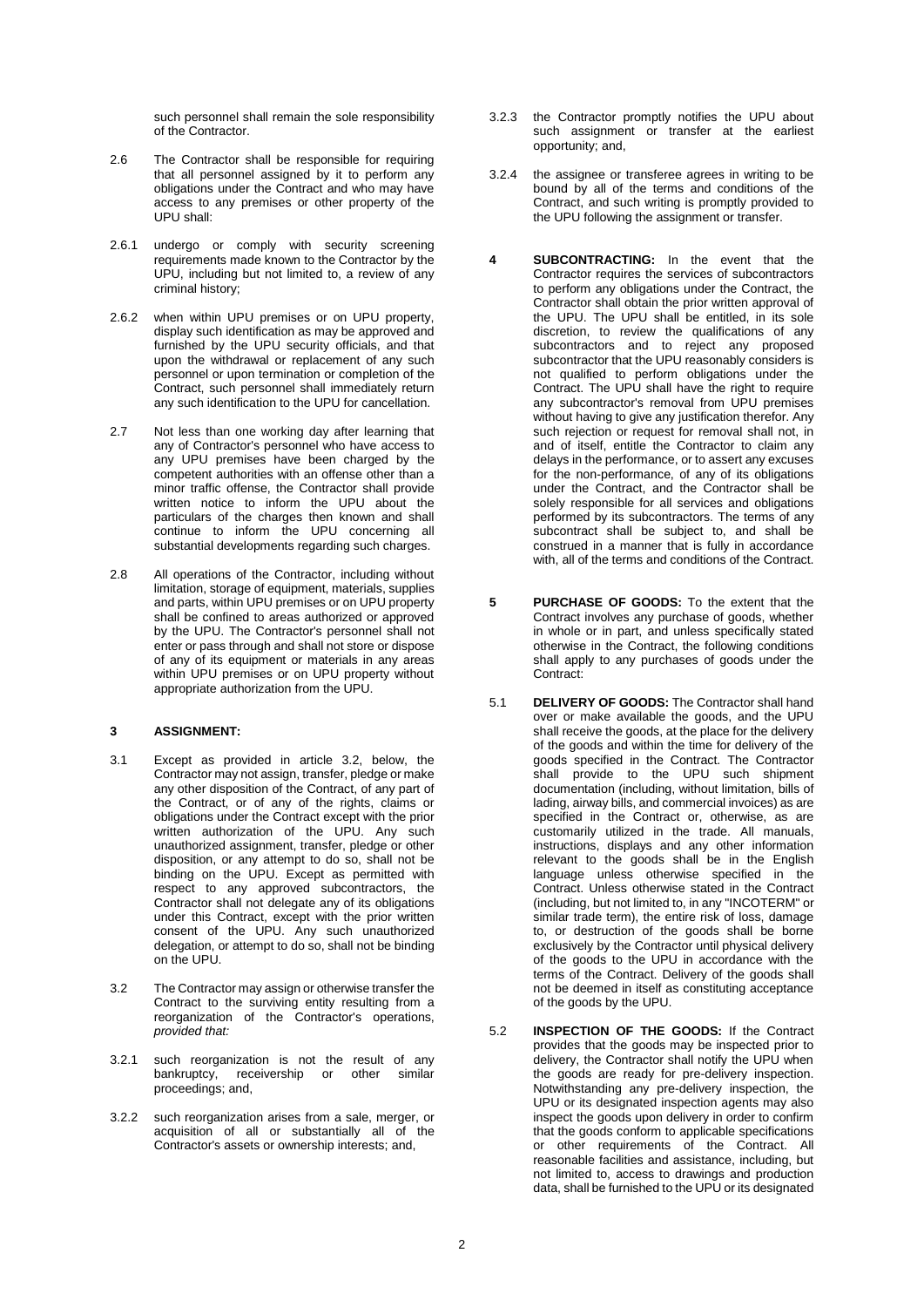inspection agents at no charge therefor. Neither the carrying out of any inspections of the goods nor any failure to undertake any such inspections shall relieve the Contractor of any of its warranties or the performance of any obligations under the Contract.

- 5.3 **PACKAGING OF THE GOODS:** The Contractor shall package the goods for delivery in accordance with the highest standards of export packaging for the type and quantities and modes of transport of the goods. The goods shall be packed and marked in a proper manner in accordance with the instructions stipulated in the Contract or, otherwise, as customarily done in the trade, and in accordance with any requirements imposed by applicable law or by the transporters and manufacturers of the goods. The packing, in particular, shall mark the Contract or Purchase Order number and any other identification information provided by the UPU as well as such other information as is necessary for the correct handling and safe delivery of the goods. Unless otherwise specified in the Contract, the Contractor shall have no right to any return of the packing materials.
- 5.4 **TRANSPORTATION & FREIGHT:** Unless otherwise specified in the Contract (including, but not limited to, in any "INCOTERM" or similar trade term), the Contractor shall be solely liable for making all transport arrangements and for payment of freight and insurance costs for the shipment and delivery of the goods in accordance with the requirements of the Contract. The Contractor shall ensure that the UPU receives all necessary transport documents in a timely manner so as to enable the UPU to take delivery of the goods in accordance with the requirements of the Contract.
- 5.5 **WARRANTIES:** Unless otherwise specified in the Contract, in addition to and without limiting any other warranties, remedies or rights of the UPU stated in or arising under the Contract, the Contractor warrants and represents that:
- 5.5.1 The goods, including all packaging and packing thereof, conform to the specifications of the Contract, are fit for the purposes for which such goods are ordinarily used and for any purposes expressly made known in writing in the Contract, and shall be of even quality, free from faults and defects in design, material, manufacturer and workmanship;
- 5.5.2 If the Contractor is not the original manufacturer of the goods, the Contractor shall provide the UPU with the benefit of all manufacturers' warranties in addition to any other warranties required to be provided under the Contract;
- 5.5.3 The goods are of the quality, quantity and description required by the Contract, including when subjected to conditions prevailing in the place of final destination;
- 5.5.4 The goods are free from any right of claim by any third-party, including claims of infringement of any intellectual property rights, including, but not limited to, patents, copyright and trade secrets;
- 5.5.5 The goods are new and unused;
- 5.5.6 All warranties will remain fully valid following any delivery of the goods and for a period of not less than one (1) year following acceptance of the goods by the UPU in accordance with the Contract;
- 5.5.7 During any period in which the Contractor's warranties are effective, upon notice by the UPU that the goods do not conform to the requirements of the Contract, the Contractor shall promptly and at its own expense correct such non-conformities or, in case of its inability to do so, replace the defective goods with goods of the same or better quality or, at its own cost, remove the defective goods and fully reimburse the UPU for the purchase price paid for the defective goods; and,
- 5.5.8 The Contractor shall remain responsive to the needs of the UPU for any services that may be required in connection with any of the Contractor's warranties under the Contract.
- 5.6 **ACCEPTANCE OF GOODS:** Under no circumstances shall the UPU be required to accept any goods that do not conform to the specifications or requirements of the Contract. The UPU may condition its acceptance of the goods upon the successful completion of acceptance tests as may be specified in the Contract or otherwise agreed in writing by the Parties. In no case shall the UPU be obligated to accept any goods unless and until the UPU has had a reasonable opportunity to inspect the goods following delivery. If the Contract specifies that the UPU shall provide a written acceptance of the goods, the goods shall not be deemed accepted unless and until the UPU in fact provides such written acceptance. In no case shall payment by the UPU in and of itself constitute acceptance of the goods.
- 5.7 **REJECTION OF GOODS:** Notwithstanding any other rights of, or remedies available to the UPU under the Contract, in case any of the goods are defective or otherwise do not conform to the specifications or other requirements of the Contract, the UPU, at its sole option, may reject or refuse to accept the goods, and within thirty (30) days following receipt of notice from the UPU of such rejection or refusal to accept the goods, the Contractor shall, in sole option of the UPU:
- 5.7.1 provide a full refund upon return of the goods, or a partial refund upon a return of a portion of the goods, by the UPU; or,
- 5.7.2 repair the goods in a manner that would enable the goods to conform to the specifications or other requirements of the Contract; or,
- 5.7.3 replace the goods with goods of equal or better quality; and,
- 5.7.4 pay all costs relating to the repair or return of the defective goods as well as the costs relating to the storage of any such defective goods and for the delivery of any replacement goods to the UPU.
- 5.8 In the event that the UPU elects to return any of the goods for the reasons specified in article 5.7, above, the UPU may procure the goods from another source. In addition to any other rights or remedies available to the UPU under the Contract, including, but not limited to, the right to terminate the Contract, the Contractor shall be liable for any additional cost beyond the balance of the Contract price resulting from any such procurement, including, *inter alia*, the costs of engaging in such procurement, and the UPU shall be entitled to compensation from the Contractor for any reasonable expenses incurred for preserving and storing the goods for the Contractor's account.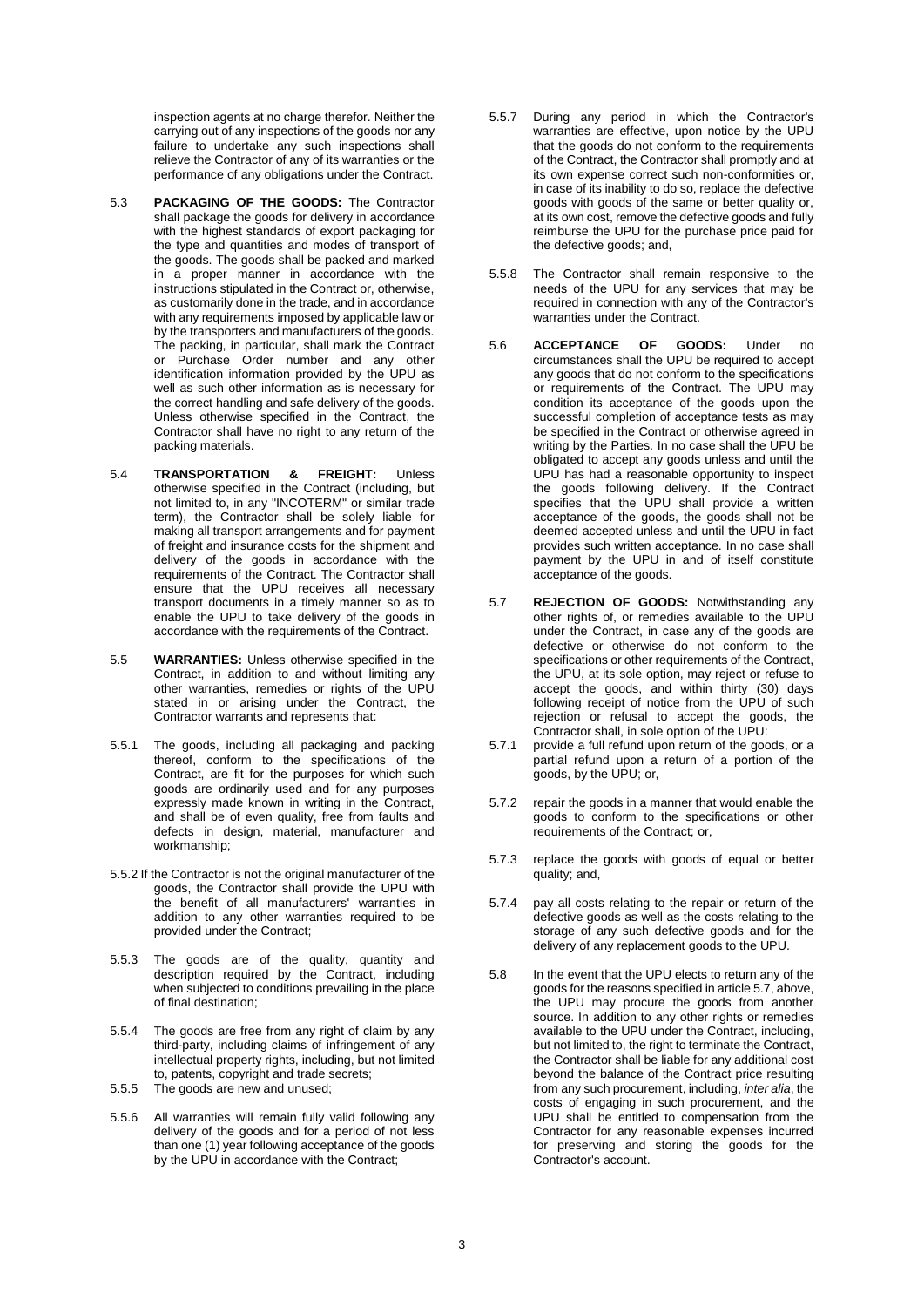- 5.9 **TRANSFER OF OWNERSHIP:** The Contractor warrants and represents that the goods delivered under the Contract are unencumbered by any third party's charge or other rights, including any liens or security interests. Unless otherwise expressly provided in the Contract, ownership of the goods shall pass from the Contractor to the UPU upon delivery of the goods and their acceptance by the UPU in accordance with the requirements of the **Contract.**
- 5.10 **EXPORT LICENSING:** The Contractor shall be responsible for obtaining any export license required with respect to the goods, products, or technologies, including software, sold, delivered, licensed or otherwise provided to the UPU under the Contract. The Contractor shall procure any such export license in an expeditious manner. Subject to and without any waiver of the privileges and immunities of the UPU, the UPU shall lend the Contractor all reasonable assistance required for obtaining any such export license. Should any Governmental entity refuse, delay or hinder the Contractor's ability to obtain any such export license, the Contractor shall promptly inform the UPU to enable it to take appropriate measures to resolve the matter.

### **6 INDEMNIFICATION**:

- 6.1 The Contractor shall indemnify, defend, and hold and save harmless, the UPU, and its officials, agents and employees, from and against all suits, proceedings, claims, demands, losses and liability of any kind or nature brought by any third party against the UPU, including, but not limited to, all litigation costs and expenses, attorney's fees, settlement payments and damages, based on, arising from, or relating to:
- 6.1.1 allegations or claims that the possession of or use by the UPU of any patented device, any copyrighted material, or any other goods, property or services provided or licensed to the UPU under the terms of the Contract, in whole or in part, separately or in a combination contemplated by the Contractor's published specifications therefore, or otherwise specifically approved by the Contractor, constitutes an infringement of any patent, copyright, trademark, or other intellectual property right of any third party;  $\alpha$ r
- 6.1.2 any acts or omissions of the Contractor, or of any subcontractor or anyone directly or indirectly employed by them in the performance of the Contract, which give rise to legal liability to anyone not a party to the Contract, including, without limitation, claims and liability in the nature of a claim for workers' compensation.
- 6.2 The indemnity set forth in article 6.1.1, above, shall not apply to:
- 6.2.1 A claim of infringement resulting from the Contractor's compliance with specific written instructions by the UPU directing a change in the specifications for the goods, property, materials, equipment or supplies to be or used, or directing a manner of performance of the Contract or requiring the use of specifications not normally used by the Contractor; or
- 6.2.2 A claim of infringement resulting from additions to or changes in any goods, property, materials equipment, supplies or any components thereof

furnished under the Contract if the UPU or another party acting under the direction of the UPU made such changes.

- 6.3 In addition to the indemnity obligations set forth in this article 6, the Contractor shall be obligated, at its sole expense, to defend the UPU and its officials, agents and employees, pursuant to this article 6, regardless of whether the suits, proceedings, claims and demands in question actually give rise to or otherwise result in any loss or liability.
- 6.4 The UPU shall advise the Contractor about any such suits, proceedings, claims, demands, losses or liability within a reasonable period of time after having received actual notice thereof. The Contractor shall have sole control of the defence of any such suit, proceeding, claim or demand and of all negotiations in connection with the settlement or compromise thereof, except with respect to the assertion or defence of the privileges and immunities of the UPU or any matter relating thereto, for which only the UPU itself is authorized to assert and maintain. The UPU shall have the right, at its own expense, to be represented in any such suit, proceeding, claim or demand by independent counsel of its own choosing.
- 6.5 In the event the use by the UPU of any goods, property or services provided or licensed to the UPU by the Contractor, in whole or in part, in any suit or proceeding, is for any reason enjoined, temporarily or permanently, or is found to infringe any patent, copyright, trademark or other intellectual property right, or in the event of a settlement, is enjoined, limited or otherwise interfered with, then the Contractor, at its sole cost and expense, shall, promptly, either:
- 6.5.1 procure for the UPU the unrestricted right to continue using such goods or services provided to the UPU;
- 6.5.2 replace or modify the goods or services provided to the UPU, or part thereof, with the equivalent or better goods or services, or part thereof, that is noninfringing; or,
- 6.5.3 refund to the UPU the full price paid by the UPU for the right to have or use such goods, property or services, or part thereof.

### **7 INSURANCE AND LIABILITY**:

- 7.1 The Contractor shall pay the UPU promptly for all loss, destruction, or damage to the property of the UPU caused by the Contractor's personnel or by any of its subcontractors or anyone else directly or indirectly employed by the Contractor or any of its subcontractors in the performance of the Contract.
- 7.2 Unless otherwise provided in the Contract, prior to commencement of performance of any other obligations under the Contract, and subject to any limits set forth in the Contract, the Contractor shall take out and shall maintain for the entire term of the Contract, for any extension thereof, and for a period following any termination of the Contract reasonably adequate to deal with losses:
- 7.2.1 insurance against all risks in respect of its property and any equipment used for the performance of the Contract;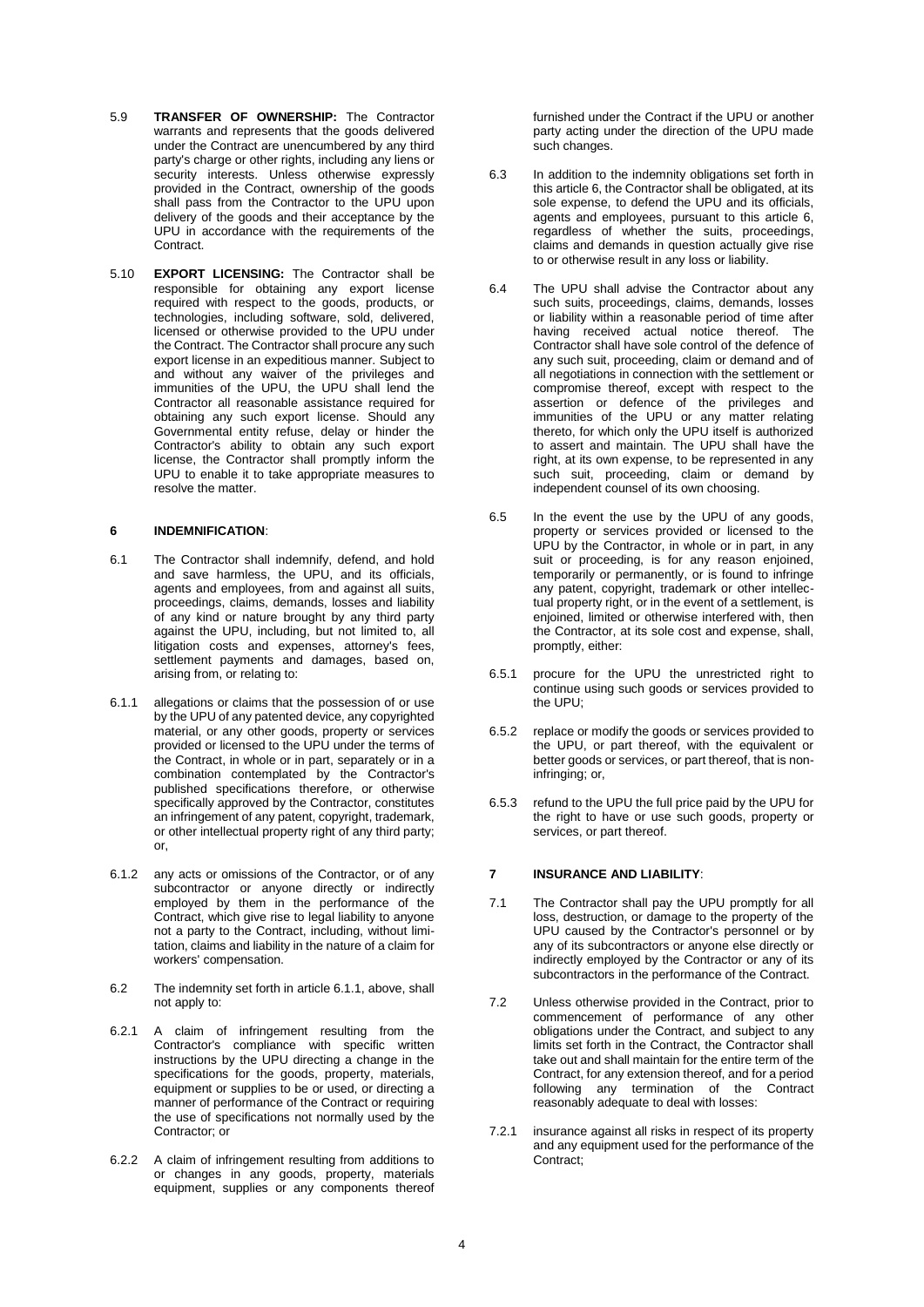- 7.2.2 workers' compensation insurance, or its equivalent, or employer's liability insurance, or its equivalent, with respect to the Contractor's personnel sufficient to cover all claims for injury, death and disability, or any other benefits required to be paid by law, in connection with the performance of the Contract;
- 7.2.3 liability insurance in an adequate amount to cover all claims, including, but not limited to, claims for death and bodily injury, products and completed operations liability, loss of or damage to property, and personal and advertising injury, arising from or in connection with the Contractor's performance under the Contract, including, but not limited to, liability arising out of or in connection with the acts or omissions of the Contractor, its personnel, agents, or invitees, or the use, during the performance of the Contract, of any vehicles, boats, airplanes or other transportation vehicles and equipment, whether or not owned by the Contractor; and,
- 7.2.4 such other insurance as may be agreed upon in writing between the UPU and the Contractor.
- 7.3 The Contractor's liability policies shall also cover subcontractors and all defence costs and shall contain a standard "cross liability" clause.
- 7.4 The Contractor acknowledges and agrees that the UPU accepts no responsibility for providing life, health, accident, travel or any other insurance coverage which may be necessary or desirable in respect of any personnel performing services for the Contractor in connection with the Contract.
- 7.5 Except for the workers' compensation insurance or any self-insurance programme maintained by the Contractor and approved by the UPU, in its sole discretion, for purposes of fulfilling the Contractor's requirements for providing insurance under the Contract, the insurance policies required under the Contract shall:
- 7.5.1 name the UPU as an additional insured under the liability policies, including, if required, as a separate endorsement under the policy;
- 7.5.2 include a waiver of subrogation of the Contractor's insurance carrier's rights against the UPU;
- 7.5.3 provide that the UPU shall receive written notice from the Contractor's insurance carrier not less than thirty (30) days prior to any cancellation or material change of coverage; and,
- 7.5.4 include a provision for response on a primary and non-contributing basis with respect to any other insurance that may be available to the UPU.
- 7.6 The Contractor shall be responsible to fund all amounts within any policy deductible or retention.
- 7.7 Except for any self-insurance programme maintained by the Contractor and approved by the UPU for purposes of fulfilling the Contractor's requirements for maintaining insurance under the Contract, the Contractor shall maintain the insurance taken out under the Contract with reputable insurers that are in good financial standing and that are acceptable to the UPU. Prior to the commencement of any obligations under the Contract, the Contractor shall provide the UPU with evidence, in the form of certificate of insurance or such other form as the UPU may reasonably require, that demonstrates that the Contractor has

taken out insurance in accordance with the requirements of the Contract. The UPU reserves the right, upon written notice to the Contractor, to obtain copies of any insurance policies or insurance programme descriptions required to be maintained by the Contractor under the Contract. Notwithstanding the provisions of article 7.5.3, above, the Contractor shall promptly notify the UPU concerning any cancellation or material change of insurance coverage required under the Contract.

- 7.8 The Contractor acknowledges and agrees that neither the requirement for taking out and maintaining insurance as set forth in the Contract nor the amount of any such insurance, including, but not limited to, any deductible or retention relating thereto, shall in any way be construed as limiting the Contractor's liability arising under or relating to the Contract.
- 7.9 In all cases, the liability of either Party for loss of any anticipated revenue or any other indirect or consequential damages shall be excluded.
- **8 LIENS AND RIGHTS OF THIRD PARTIES**: The Contractor shall not cause or permit any lien by any person to be placed on file or to remain on file in any public office or on file with the UPU against any monies due to the Contractor or that may become due for any work done or against any goods supplied or materials furnished under the Contract, or by reason of any other claim or demand against the Contractor or the UPU.
- **9 EQUIPMENT FURNISHED BY THE UPU TO THE CONTRACTOR**: Title to any equipment and supplies that may be furnished by the UPU to the Contractor for the performance of any obligations under the Contract shall rest with the UPU, and any such equipment shall be returned to the UPU at the conclusion of the Contract or when no longer needed by the Contractor. Such equipment, when returned to the UPU, shall be in the same condition as when delivered to the Contractor, subject to normal wear and tear, and the Contractor shall be liable to compensate the UPU for the actual costs of any loss of, damage to, or degradation of the equipment that is beyond normal wear and tear.

### **10 COPYRIGHT, PATENTS AND OTHER PROPRIETARY RIGHTS:**

- 10.1 Except as is otherwise expressly provided in writing in the Contract, the UPU shall be entitled to all intellectual property and other proprietary rights including, but not limited to, patents, copyrights, and trademarks, with regard to products, processes, inventions, ideas, know-how, or documents and other materials which the Contractor has developed for the UPU under the Contract and which bear a direct relation to or are produced or prepared or collected in consequence of, or during the course of, the performance of the Contract. The Contractor acknowledges and agrees that such products, documents and other materials constitute works made for hire for the UPU.
- 10.2 To the extent that any such intellectual property or other proprietary rights consist of any intellectual property or other proprietary rights of the Contractor: (i) that pre-existed the performance by the Contractor of its obligations under the Contract, or (ii) that the Contractor may develop or acquire, or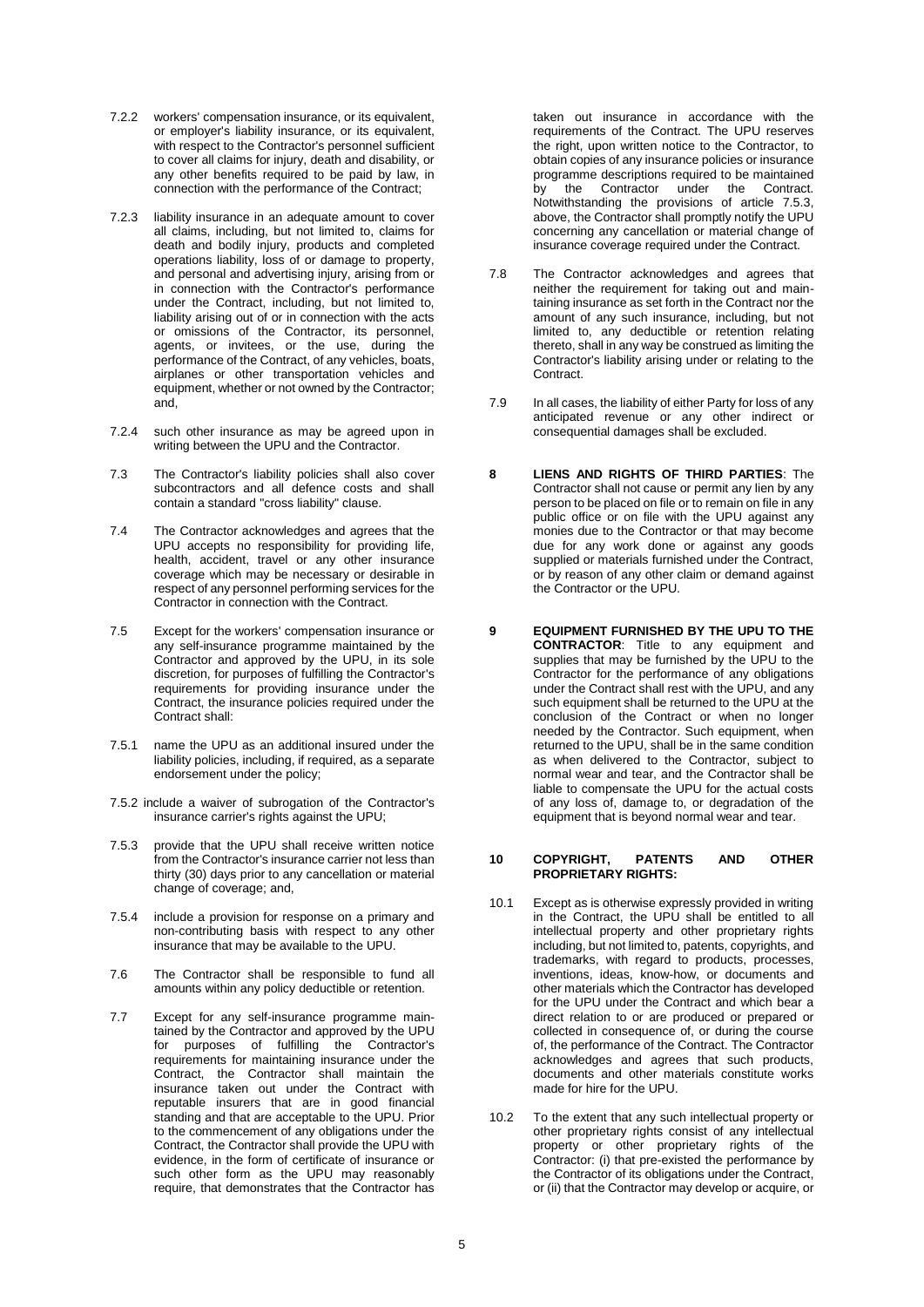may have developed or acquired, independently of the performance of its obligations under the Contract, the UPU does not and shall not claim any ownership interest thereto, and the Contractor grants to the UPU a perpetual license to use such intellectual property or other proprietary right solely for the purposes of and in accordance with the requirements of the Contract.

- 10.3 At the request of the UPU, the Contractor shall take all necessary steps, execute all necessary documents and generally assist in securing such proprietary rights and transferring or licensing them to the UPU in compliance with the requirements of the applicable law and of the Contract.
- 10.4 Subject to the foregoing provisions, all maps, drawings, photographs, mosaics, plans, reports, estimates, recommendations, documents, and all other data compiled by or received by the Contractor under the Contract shall be the property of the UPU, shall be made available for use or inspection by the UPU at reasonable times and in reasonable places, shall be treated as confidential, and shall be delivered only to UPU authorized officials on completion of work under the Contract.
- **11 PUBLICITY, AND USE OF THE NAME, EMBLEM, INITIALS OR OFFICIAL SEAL OF THE UPU:** The Contractor shall not advertise or otherwise make public for purposes of commercial advantage or goodwill that it has a contractual relationship with the UPU, nor shall the Contractor, in any manner whatsoever use the name, emblem, initials or official seal of the UPU, or any abbreviation of the name of the UPU in connection with its business or otherwise without the written permission the UPU.
- **12 CONFIDENTIAL NATURE OF DOCUMENTS AND INFORMATION**: Information and data that is considered proprietary by either Party or that is delivered or disclosed by one Party ("Discloser") to the other Party ("Recipient") during the course of performance of the Contract, and that is designated as confidential ("Information"), shall be held in confidence by that Party and shall be handled as follows:
- 12.1 The recipient ("Recipient") of such Information shall:
- 12.1.1 use the same care and discretion to avoid disclosure, publication or dissemination of the Discloser's Information as it uses with its own similar Information that it does not wish to disclose, publish or disseminate; and,
- 12.1.2 use the Discloser's Information solely for the purpose for which it was disclosed.
- 12.2 Provided that the Recipient has a written agreement with the following persons or entities requiring them to treat the Information confidential in accordance with the Contract and this article 12, the Recipient may disclose Information to:
- 12.2.1 any other party with the Discloser's prior written consent; and,
- 12.2.2 the Recipient's employees, officials, representatives and agents who have a need to know such Information for purposes of performing obligations under the Contract, and employees officials, representatives and agents of any legal entity that it controls, controls it, or with which it is under

common control, who have a need to know such Information for purposes of performing obligations under the Contract, *provided that,* for these purposes a controlled legal entity means:

- 12.2.2.1 a corporate entity in which the Party owns or otherwise controls, whether directly or indirectly, over fifty percent (50%) of voting shares thereof; or,
- 12.2.2.2 any entity over which the Party exercises effective managerial control.
- 12.3 The Contractor may disclose Information to the extent required by law, *provided that*, subject to and without any waiver of the privileges and immunities of the UPU, the Contractor will give the UPU sufficient prior notice of a request for the disclosure of Information in order to allow the UPU to have a reasonable opportunity to take protective measures or such other action as may be appropriate before any such disclosure is made.
- 12.4 The UPU may disclose Information to the extent as required pursuant to its Acts, or pursuant to other UPU resolutions.
- 12.5 The Recipient shall not be precluded from disclosing Information that is obtained by the Recipient from a third party without restriction, is disclosed by the Discloser to a third party without any obligation of confidentiality, is previously known by the Recipient, or at any time is developed by the Recipient completely independently of any disclosures hereunder.
- 12.6 These obligations and restrictions of confidentiality shall be effective during the term of the Contract, including any extension thereof, and, unless otherwise provided in the Contract, shall remain effective following any termination of the Contract.

#### **13 FORCE MAJEURE; OTHER CHANGES IN CONDITIONS**:

- 13.1 In the event of and as soon as possible after the occurrence of any cause constituting *force majeure*, the affected Party shall give notice and full particulars in writing to the other Party, of such occurrence or cause if the affected Party is thereby rendered unable, wholly or in part, to perform its obligations and meet its responsibilities under the Contract. The affected Party shall also notify the other Party of any other changes in condition or the occurrence of any event which interferes or threatens to interfere with its performance of the Contract. Not more than fifteen (15) days following the provision of such notice of *force majeure* or other changes in condition or occurrence, the affected Party shall also submit a statement to the other Party of estimated expenditures that will likely be incurred for the duration of the change in condition or the event of *force majeure*. On receipt of the notice or notices required hereunder, the Party not affected by the occurrence of a cause constituting *force majeure* shall take such action as it reasonably considers to be appropriate or necessary in the circumstances, including the granting to the affected Party of a reasonable extension of time in which to perform any obligations under the Contract.
- 13.2 If the Contractor is rendered unable, wholly or in part, by reason of *force majeure* to perform its obligations and meet its responsibilities under the Contract, the UPU shall have the right to suspend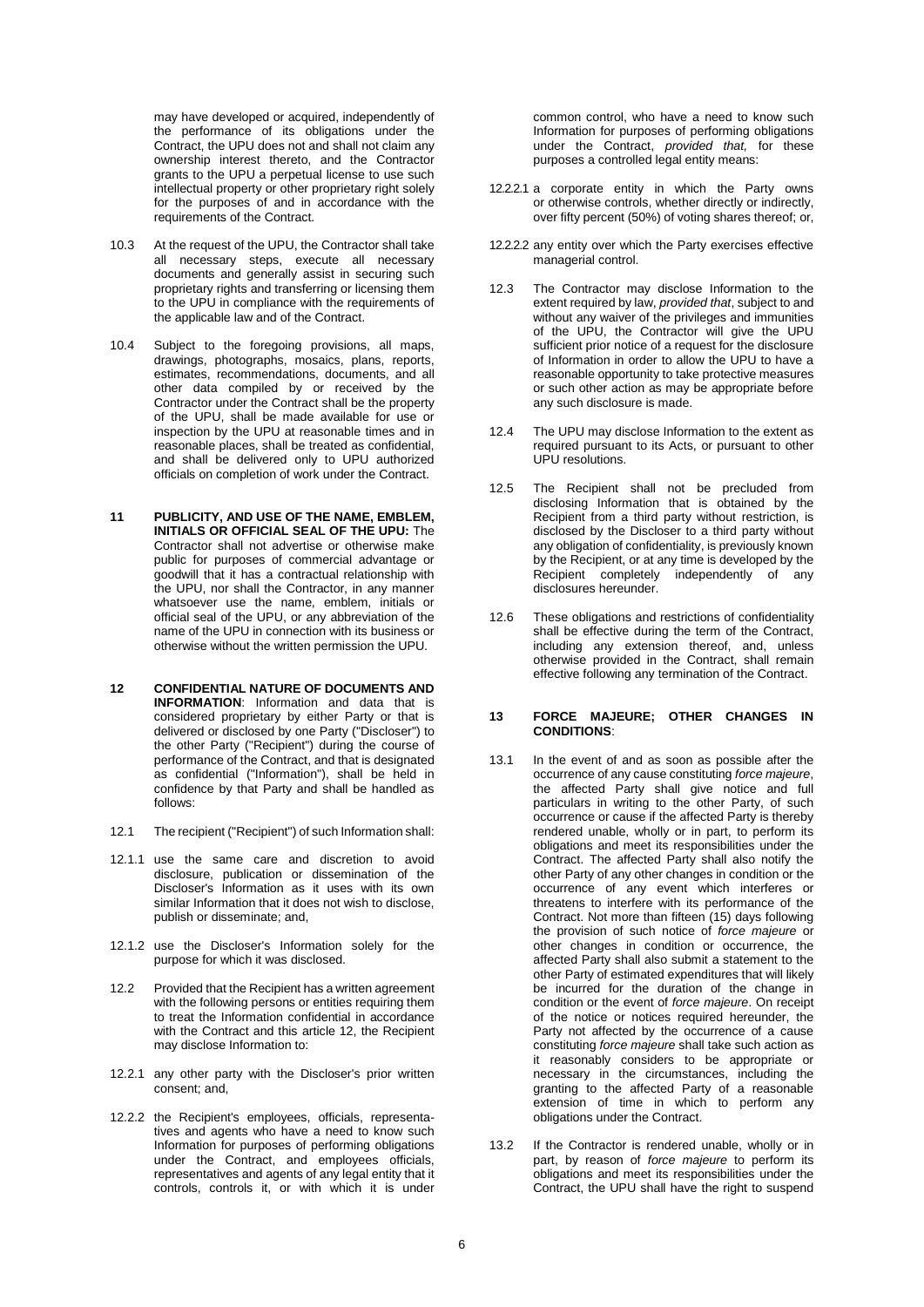or terminate the Contract on the same terms and conditions as are provided for in article 14, "Termination," except that the period of notice shall be seven (7) days instead of thirty (30) days. In any case, the UPU shall be entitled to consider the Contractor permanently unable to perform its obligations under the Contract in case the Contractor is unable to perform its obligations, wholly or in part, by reason of *force majeure* for any period in excess of ninety (90) days.

13.3 *Force majeure* as used herein means any unforeseeable and irresistible act of nature, any act of war (whether declared or not), invasion, revolution, insurrection, terrorism, or any other acts of a similar nature or force, *provided that* such acts arise from causes beyond the control and without the fault or negligence of the Contractor. The Contractor acknowledges and agrees that, with respect to any obligations under the Contract that the Contractor must perform in areas in which the UPU is engaged in operations, any delays or failure to perform such obligations arising from or relating to harsh conditions within such areas, or to any incidents of civil unrest occurring in such areas, shall not, in and of itself, constitute *force majeure*  under the Contract.

### **14 TERMINATION**:

- 14.1 Either Party may terminate the Contract in whole or in part, upon thirty (30) days' notice in writing, stating the reasons, to the other Party. The initiation of conciliation or arbitral proceedings in accordance with article 17 "Settlement of Disputes," below, shall not be deemed to be "reasons" for or otherwise to be in itself a termination of the Contract.
- 14.2 The UPU may terminate the Contract at any time by providing written notice to the Contractor in any case in which the mandate of the UPU applicable to the performance of the Contract or the funding of the UPU applicable to the Contract is curtailed or terminated, whether in whole or in part. In addition, unless otherwise provided by the Contract, upon sixty (60) days' advance written notice to the Contractor, the UPU may terminate the Contract without having to provide any justification therefor.
- 14.3 In the event of any termination of the Contract, upon receipt of notice of termination that has been notified by the UPU, the Contractor shall, except as may be directed by the UPU in the notice of termination or otherwise in writing:
- 14.3.1 take immediate steps to bring the performance of any obligations under the Contract to a close in a prompt and orderly manner, and in doing so, reduce expenses to a minimum;
- 14.3.2 refrain from undertaking any further or additional commitments under the Contract as of and following the date of receipt of such notice;
- 14.3.3 place no further subcontracts or orders for materials, services, or facilities, except as the UPU and the Contractor agree in writing are necessary to complete any portion of the Contract that is not terminated;
- 14.3.4 terminate all subcontracts or orders to the extent they relate to the portion of the Contract terminated;
- 14.3.5 transfer ownership and deliver to the UPU the fabricated or unfabricated parts, work in process, completed work, supplies, and other material

produced or acquired for the portion of the Contract terminated;

- 14.3.6 deliver all completed or partially completed plans, drawings, information, and other property that, if the Contract had been completed, would be required to be furnished to the UPU thereunder;
- 14.3.7 complete performance of the portion of the Contract not terminated; *and*,
- 14.3.8 take any other action that may be necessary, or that the UPU may direct in writing, for the minimization of losses and for the protection and preservation of any property, whether tangible or intangible, related to the Contract that is in the possession of the Contractor and in which the UPU has or may be reasonably expected to acquire an interest.
- 14.4 In the event of any termination of the Contract, the UPU shall be entitled to obtain reasonable written accountings from the Contractor concerning all obligations performed or pending in accordance with the Contract. In addition, the UPU shall not be liable to pay the Contractor except for those goods delivered and services provided to the UPU in accordance with the terms of the Contract, but only if such goods or services were ordered, requested or otherwise provided prior to the Contractor's receipt of notice of termination from the UPU or prior to the Contractor's tendering of notice of termination to the UPU.
- 14.5 The UPU may, without prejudice to any other right or remedy available to it, terminate the Contract forthwith in the event that:
- 14.5.1 the Contractor is adjudged bankrupt, or is liquidated, or becomes insolvent, or applies for a moratorium or stay on any payment or repayment obligations, or applies to be declared insolvent;
- 14.5.2 the Contractor is granted a moratorium or a stay, or is declared insolvent;
- 14.5.3 the Contractor makes an assignment for the benefit of one or more of its creditors;
- 14.5.4 a Receiver is appointed on account of the insolvency of the Contractor;
- 14.5.5 the Contractor offers a settlement in lieu of bankruptcy or receivership; *or,*
- 14.5.6 the UPU reasonably determines that the Contractor has become subject to a materially adverse change in its financial condition that threatens to substantially affect the ability of the Contractor to perform any of its obligations under the Contract.
- 14.6 Except as prohibited by law, the Contractor shall be bound to compensate the UPU for all damages and costs, including, but not limited to, all costs incurred by the UPU in any legal or non-legal proceedings, as a result of any of the events specified in article 14.5, above, and resulting from or relating to a termination of the Contract, even if the Contractor is adjudged bankrupt, or is granted a moratorium or stay or is declared insolvent. The Contractor shall immediately inform the UPU of the occurrence of any of the events specified in article 14.5, above, and shall provide the UPU with any information pertinent thereto.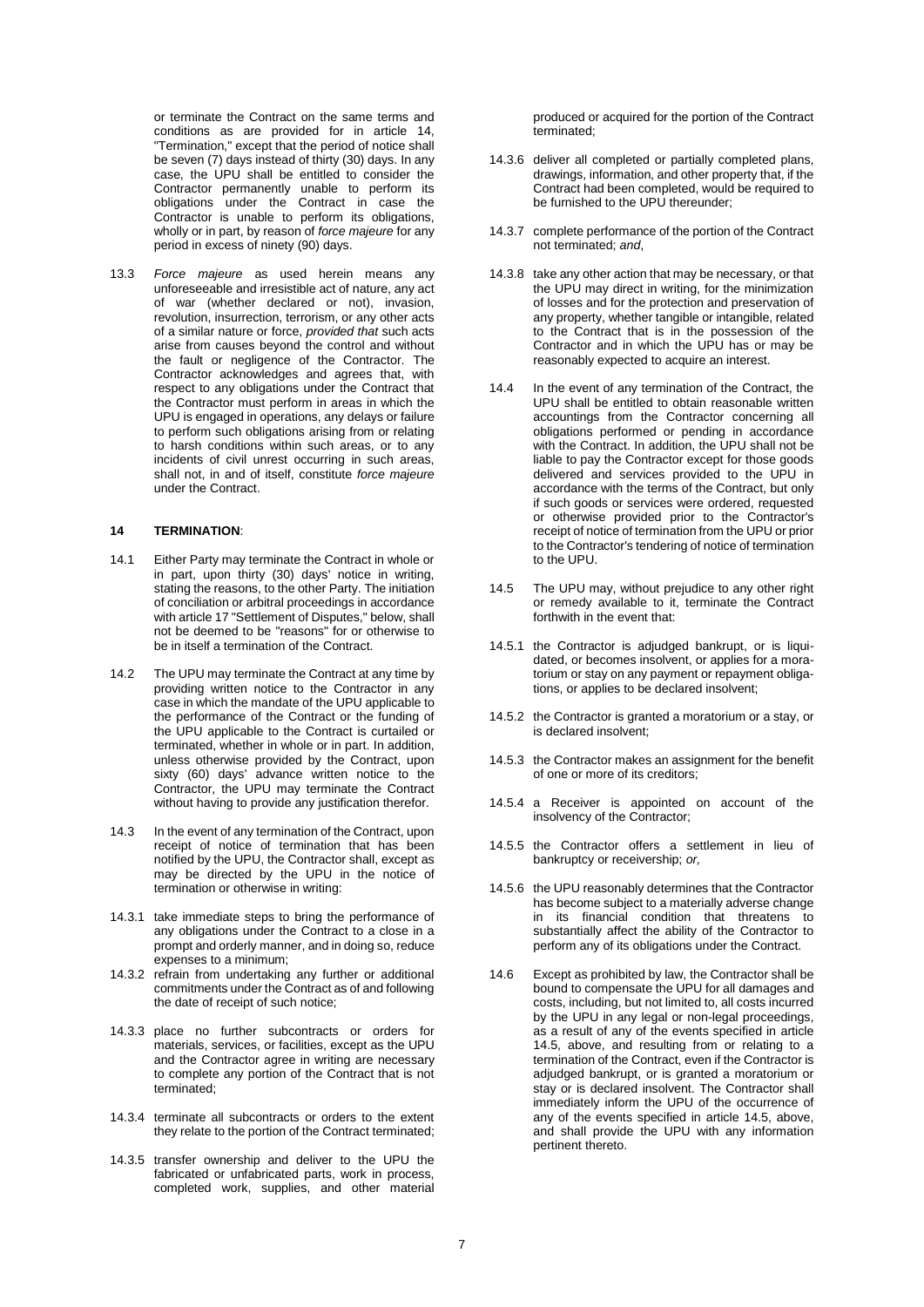- 14.7 The provisions of this article 14 are without prejudice to any other rights or remedies of the UPU under the Contract or otherwise.
- **15 NON-WAIVER OF RIGHTS**: The failure by either Party to exercise any rights available to it, whether under the Contract or otherwise, shall not be deemed for any purposes to constitute a waiver by the other Party of any such right or any remedy associated therewith, and shall not relieve the Parties of any of their obligations under the Contract.
- **16 NON-EXCLUSIVITY:** Unless otherwise specified in the Contract, the UPU shall have no obligation to purchase any minimum quantities of goods or services from the Contractor, and the UPU shall have no limitation on its right to obtain goods or services of the same kind, quality and quantity described in the Contract, from any other source at any time.

# **17 SETTLEMENT OF DISPUTES**:

- 17.1 **AMICABLE SETTLEMENT**: The Parties shall use their best efforts to amicable settle any dispute, controversy or claim arising out of the present Contract or the breach, termination, expiration or invalidity thereof. Where the Parties wish to seek such an amicable settlement through conciliation, the conciliation shall take place in accordance with the Conciliation Rules then obtaining of the United Nations Commission on International Trade Law ("UNCITRAL"), or according to such other procedure as may be agreed between the Parties in writing.
- 17.2 **ARBITRATION**: Any dispute, controversy, or claim between the Parties arising out of the Contract or the breach, termination, expiration or invalidity thereof, unless settled amicably under article 17.1, above, within sixty (60) days after receipt by one Party of the other Party's written request for such amicable settlement, shall be referred by either Party to arbitration in accordance with the UNCITRAL Arbitration Rules then obtaining.
- 17.3 The number of arbitrators shall be one (1). If the Parties are unable to designate an arbitrator within thirty (30) days of receipt of the notification of a request for arbitration, the arbitrator shall, at the request of one of the Parties, be appointed by the President of the Permanent Court of Arbitration in the Hague, the Netherlands.
- 17.4 The arbitrator's ruling shall be final and binding, and no appeal to a court or any other jurisdiction shall be allowed.
- 17.5 The Agreement and any amendment thereto shall be governed by general principles of law to the exclusion of any single national system of law. Such general principles of law shall include the UNIDROIT General Principles of International Commercial Contracts (2010). The place of arbitration shall be Geneva, Switzerland, and the language of arbitration shall be English or French.
- **18 PRIVILEGES AND IMMUNITIES**: Nothing in or relating to the Contract shall be deemed a waiver,

express or implied, of any of the privileges and immunities of the UPU.

## **19 TAX EXEMPTION:**

- 19.1 Pursuant to article III, Section 9 of the Convention on the Privileges and Immunities of the Specialized Agencies, the UPU is exempt from all direct taxes and from customs restrictions, duties, and charges of a similar nature in respect of articles imported or exported for its official use. In the event any governmental authority refuses to recognize the exemptions of the UPU from such taxes, restrictions, duties, or charges, the Contractor shall immediately consult with the UPU to determine a mutually acceptable procedure.
- 19.2 The Contractor authorizes the UPU to deduct from the Contractor's invoices any amount representing such taxes, duties or charges, unless the Contractor has consulted with the UPU prior to paying such taxes, duties or charges and where the UPU has, in each case, expressly authorized the Contractor to settle them, subject to submission of a written claim. In such cases, the Contractor shall provide the UPU with written evidence that these taxes, duties or charges have been paid and that such payment was duly authorized. The UPU shall reimburse the Contractor for the taxes, duties or charges which it authorized the Contractor to pay subject to submission of a written claim.

## **20 MODIFICATIONS:**

- 20.1 No modification or change in the Contract shall be valid and enforceable against the UPU unless provided by a valid written amendment to the Contract signed by both Parties.
- 20.2 If the Contract shall be extended for additional periods in accordance with the terms and conditions of the Contract, the terms and conditions applicable to any such extended term of the Contract shall be the same terms and conditions as set forth in the Contract, unless the Parties shall have agreed otherwise pursuant to a valid amendment concluded in accordance with article 20.1, above.
- 20.3 The terms or conditions of any supplemental undertakings, licenses, or other forms of agreement concerning any goods or services provided under the Contract shall not be valid and enforceable against the UPU nor in any way shall constitute an agreement by the UPU thereto unless any such undertakings, licenses or other forms are the subject of a valid amendment concluded in accordance with article 20.1, above.

### **21 AUDITS AND INVESTIGATIONS**:

- 21.1 Each invoice paid by the UPU shall be subject to a post-payment audit by auditors, whether internal or external, of the UPU or by other authorized and qualified agents of the UPU at any time during the term of the Contract and for a period of two (2) years following the expiration or prior termination of the Contract.
- 21.2 The UPU may conduct investigations relating to any aspect of the Contract or the award thereof, the obligations performed under the Contract, and the operations of the Contractor generally relating to